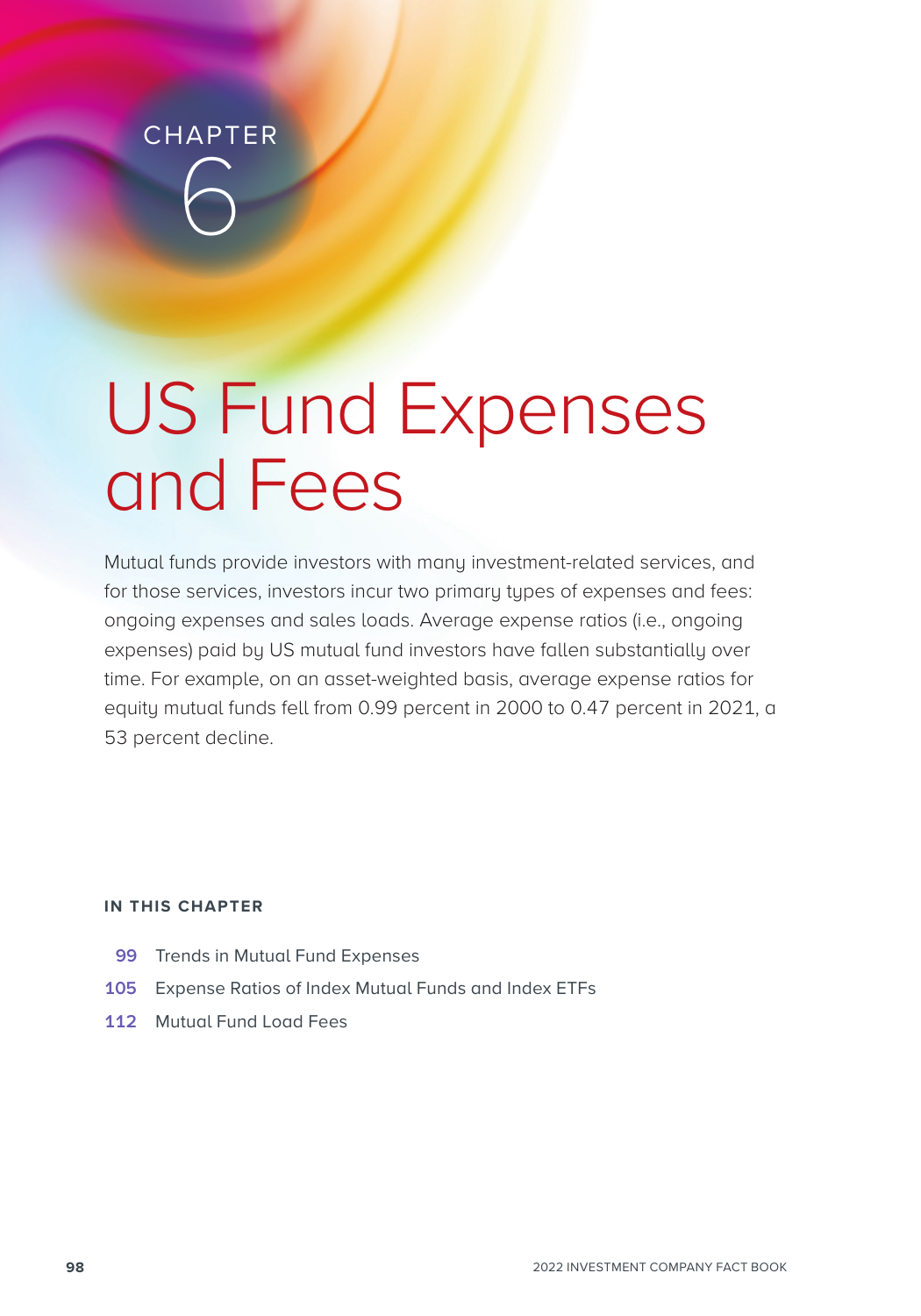# **Trends in Mutual Fund Expenses**

Mutual fund investors incur two primary types of expenses and fees: ongoing expenses and sales loads. Ongoing expenses cover portfolio management, fund administration, daily fund accounting and pricing, shareholder services (such as call centers and websites), distribution charges (known as 12b-1 fees), and other operating costs. These expenses are included in a fund's expense ratio—the fund's annual expenses expressed as a percentage of its assets. Because expenses are paid from fund assets, investors pay these expenses indirectly. Sales loads are paid at the time of share purchase (front-end loads), when shares are redeemed (back-end loads), or over time (level loads).

On an asset-weighted basis, average expense ratios\* incurred by mutual fund investors have fallen substantially (Figure 6.1). In 2000, equity mutual fund investors incurred expense ratios of 0.99 percent, on average, or 99 cents for every \$100 invested. By 2021, that average had fallen to 0.47 percent, a 53 percent decline. Hybrid and bond mutual fund expense ratios also have declined. The average hybrid mutual fund expense ratio fell from 0.89 percent in 2000 to 0.57 percent in 2021, a reduction of 36 percent. In addition, the average bond mutual fund expense ratio fell from 0.76 percent in 2000 to 0.39 percent in 2021, a decline of 49 percent.



**Trends in the Expenses and Fees of Funds, 2021**

**[www.ici.org/files/2022-03/per28-02.pdf](https://www.ici.org/files/2022-03/per28-02.pdf)**

<sup>\*</sup> In this chapter, unless otherwise noted, average expense ratios are calculated on an asset-weighted basis. ICI's fee research uses asset-weighted averages to summarize the expenses and fees that shareholders pay through funds. In this context, asset-weighted averages are preferable to simple averages, which would overstate the expenses and fees of funds in which investors hold few dollars. ICI weights the expense ratio of each fund's share class by its year-end assets.

The fund investment categories used in this chapter are broad and encompass diverse investment styles (e.g., active and index), a range of general investment types (e.g., equity, bond, and hybrid funds), and a variety of arrangements for shareholder services, recordkeeping, or distribution charges (known as 12b-1 fees). This material is intended to provide general information on fees incurred by investors through funds as well as insight into average fees across the marketplace. It is not intended for benchmarking fees and expenses incurred by a particular investor, or charged by a particular fund or other investment product.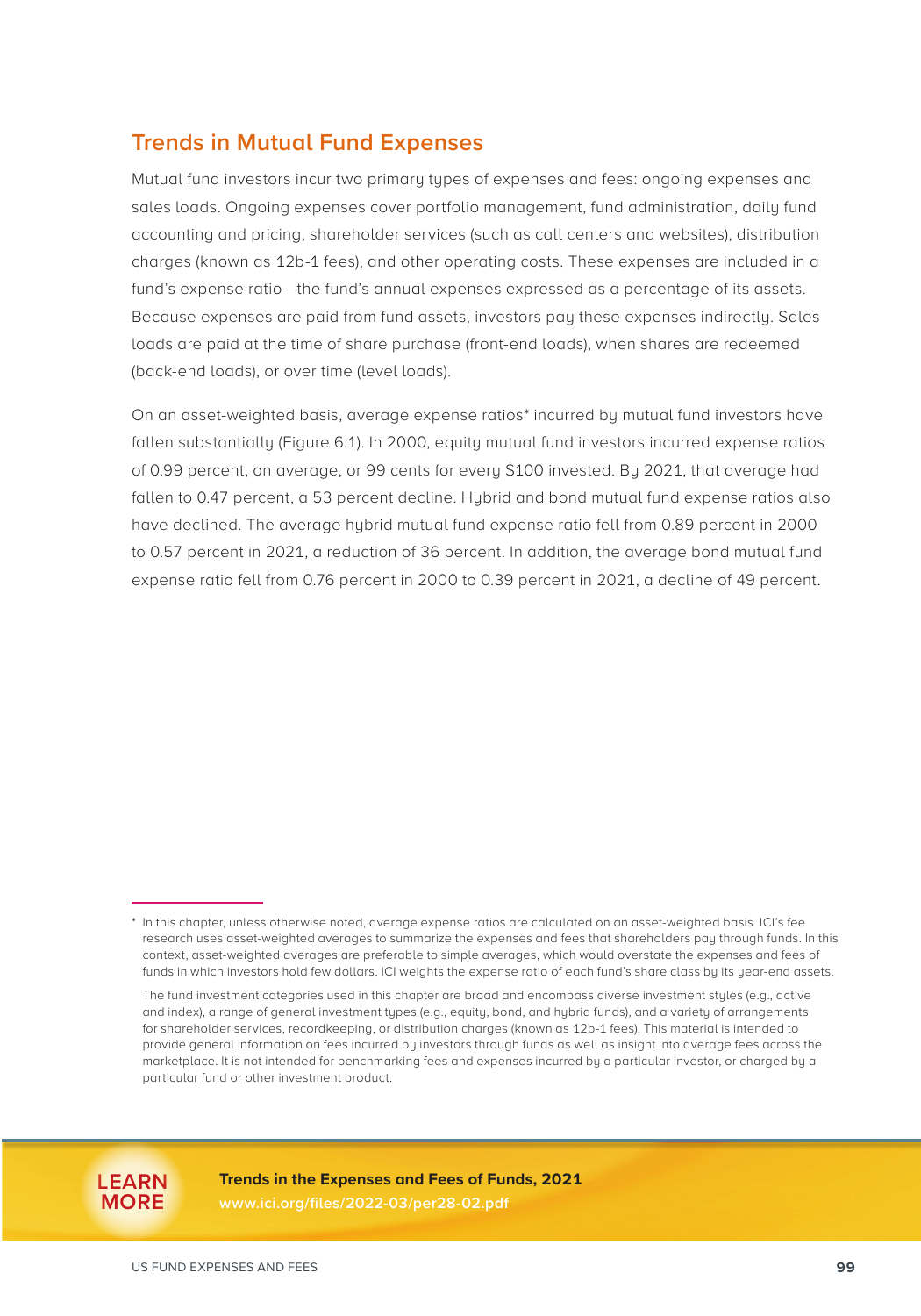# Expense Ratios Incurred by Mutual Fund Investors Have Declined Substantially Since 2000

Percent

|      | <b>Equity mutual funds</b> | <b>Hybrid mutual funds</b> | <b>Bond mutual funds</b> |
|------|----------------------------|----------------------------|--------------------------|
| 2000 | 0.99                       | 0.89                       | 0.76                     |
| 2001 | 0.99                       | 0.89                       | 0.75                     |
| 2002 | 1.00                       | 0.89                       | 0.73                     |
| 2003 | 1.00                       | 0.90                       | 0.75                     |
| 2004 | 0.95                       | 0.85                       | 0.72                     |
| 2005 | 0.91                       | 0.81                       | 0.69                     |
| 2006 | 0.88                       | 0.78                       | 0.67                     |
| 2007 | 0.86                       | 0.77                       | 0.64                     |
| 2008 | 0.83                       | 0.77                       | 0.61                     |
| 2009 | 0.86                       | 0.84                       | 0.64                     |
| 2010 | 0.83                       | 0.82                       | 0.63                     |
| 2011 | 0.79                       | 0.80                       | 0.62                     |
| 2012 | 0.77                       | 0.79                       | 0.61                     |
| 2013 | 0.74                       | 0.80                       | 0.61                     |
| 2014 | 0.70                       | 0.78                       | 0.57                     |
| 2015 | 0.67                       | 0.76                       | 0.54                     |
| 2016 | 0.63                       | 0.73                       | 0.51                     |
| 2017 | 0.59                       | 0.70                       | 0.48                     |
| 2018 | 0.54                       | 0.66                       | 0.47                     |
| 2019 | 0.51                       | 0.63                       | 0.46                     |
| 2020 | 0.50                       | 0.59                       | 0.42                     |
| 2021 | 0.47                       | 0.57                       | 0.39                     |

Note: Expense ratios are measured as asset-weighted averages. Data exclude mutual funds available as investment choices in variable annuities.

Sources: Investment Company Institute, Lipper, and Morningstar. See *ICI Research Perspective*, "Trends in the Expenses and<br>Fees of Funds, 2021."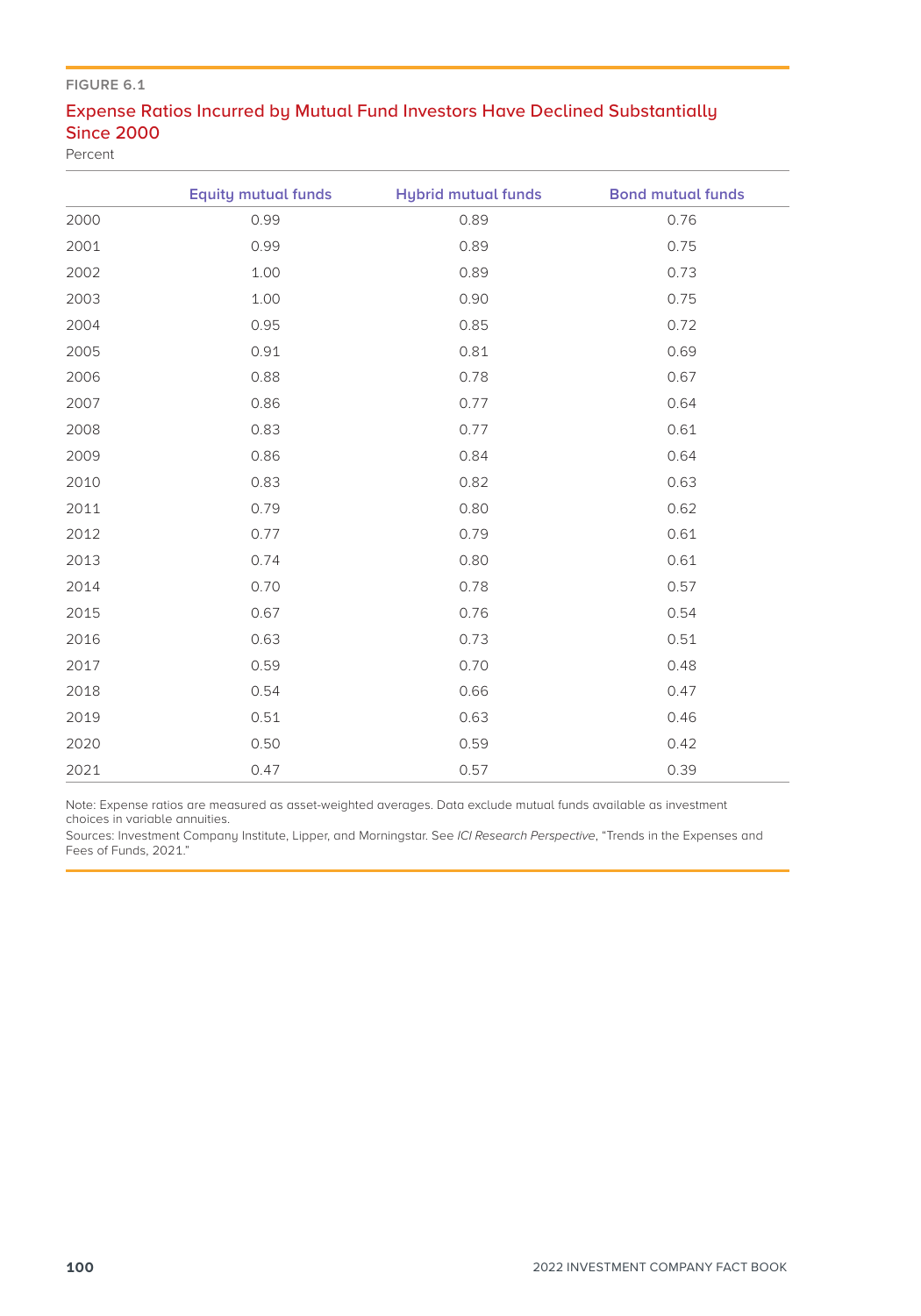# Understanding the Decline in Mutual Fund Expense Ratios

Several factors help account for the steep drop in mutual fund expense ratios. First, expense ratios often vary inversely with fund assets. Some fund costs included in expense ratios—such as transfer agency fees, accounting and audit fees, and directors' fees—are more or less fixed in dollar terms. This means that when a fund's assets rise, these costs contribute less to a fund's expense ratio. Thus, if the assets of a fixed sample of funds rise over time, the sample's average expense ratio tends to fall over the same period (Figure 6.2).

#### **FIGURE 6.2**

#### Mutual Fund Expense Ratios Tend to Fall as Fund Assets Rise

Share classes of actively managed domestic equity mutual funds continuously in existence since 2000<sup>1</sup>



<sup>1</sup> Calculations are based on a fixed sample of share classes. Data exclude mutual funds available as investment choices in variable annuities and index mutual funds.

<sup>2</sup> Expense ratios are measured as asset-weighted averages. Sources: Investment Company Institute, Lipper, and Morningstar. See *ICI Research Perspective*, "Trends in the Expenses and Fees of Funds, 2021."

Another factor contributing to the decline of the average expense ratios of long-term mutual funds is the shift toward no-load share classes (see page 111), particularly institutional no-load share classes, which tend to have below-average expense ratios. In part, this shift reflects a change in how investors pay for services from brokers and other financial professionals (see page 112).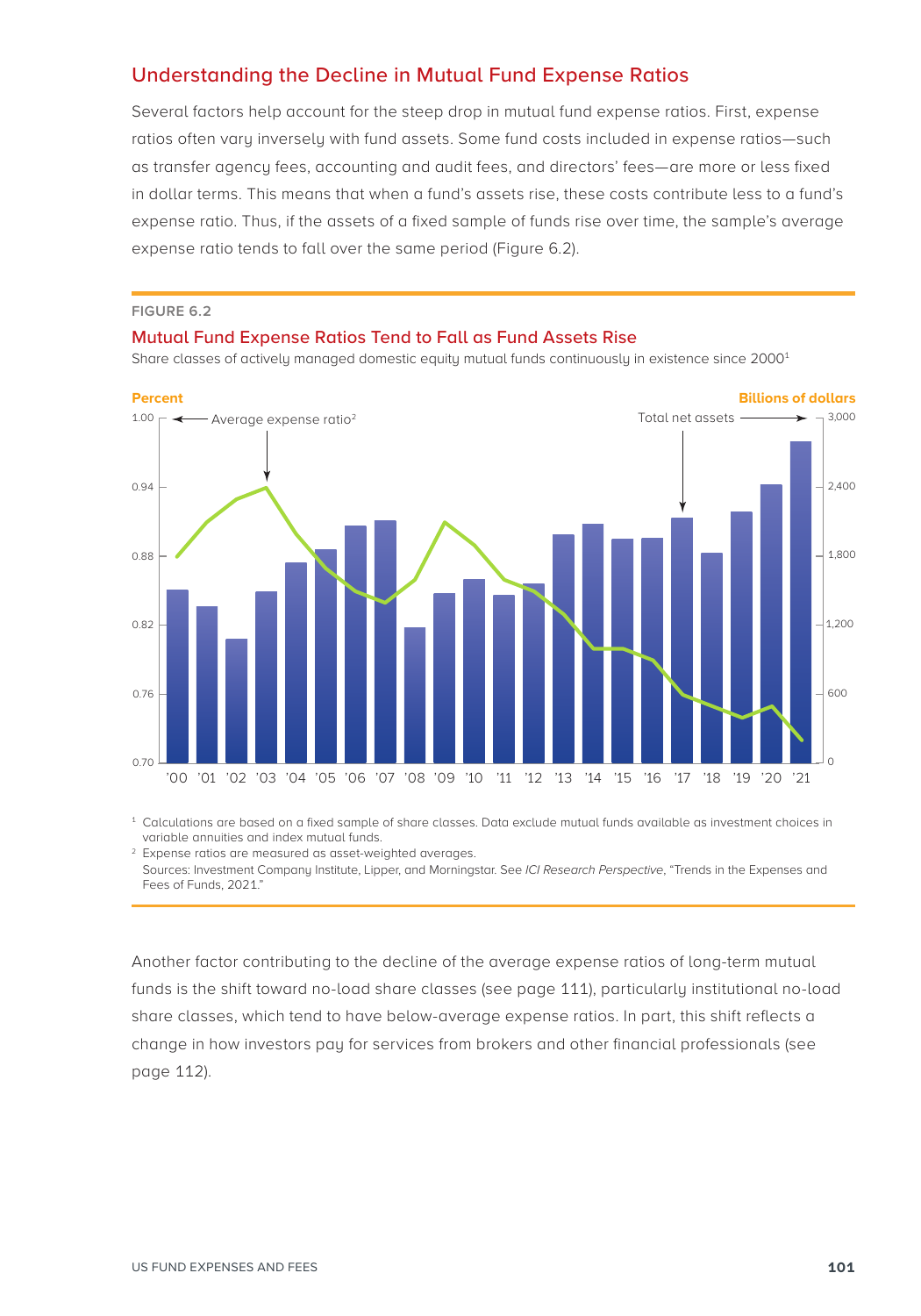Mutual fund expense ratios also have fallen because of economies of scale and competition. Investor demand for mutual fund services has increased dramatically in the past few decades. From 1990 to 2021, the number of households owning mutual funds more than doubled—from 23.4 million to 59.0 million (Figure 7.1). All else being equal, this sharp increase in demand would tend to boost mutual fund expense ratios. Any such tendency, however, was mitigated by downward pressure on expense ratios—from competition among existing mutual fund sponsors, new mutual fund sponsors entering the industry, competition from products such as exchangetraded funds (ETFs) (see chapter 4 and page 108 of this chapter), and economies of scale resulting from the growth in fund assets.

Finally, shareholders tend to invest in mutual funds with below-average expense ratios (Figure 6.3). The simple average expense ratio of equity mutual funds (the average for all equity mutual funds offered for sale) was 1.13 percent in 2021. The asset-weighted average expense ratio for equity mutual funds (the average shareholders actually paid) was far lower, at 0.47 percent.

#### **FIGURE 6.3**

## Fund Shareholders Paid Below-Average Expense Ratios for Equity Mutual Funds Percent



Note: Data exclude mutual funds available as investment choices in variable annuities. Sources: Investment Company Institute, Lipper, and Morningstar

#### **IRA Investors Are Concentrated in Lower-Cost Mutual Funds**

**[www.ici.org/viewpoints/20\\_view\\_irafees](https://www.ici.org/viewpoints/20_view_irafees)**

**LEARN MORE**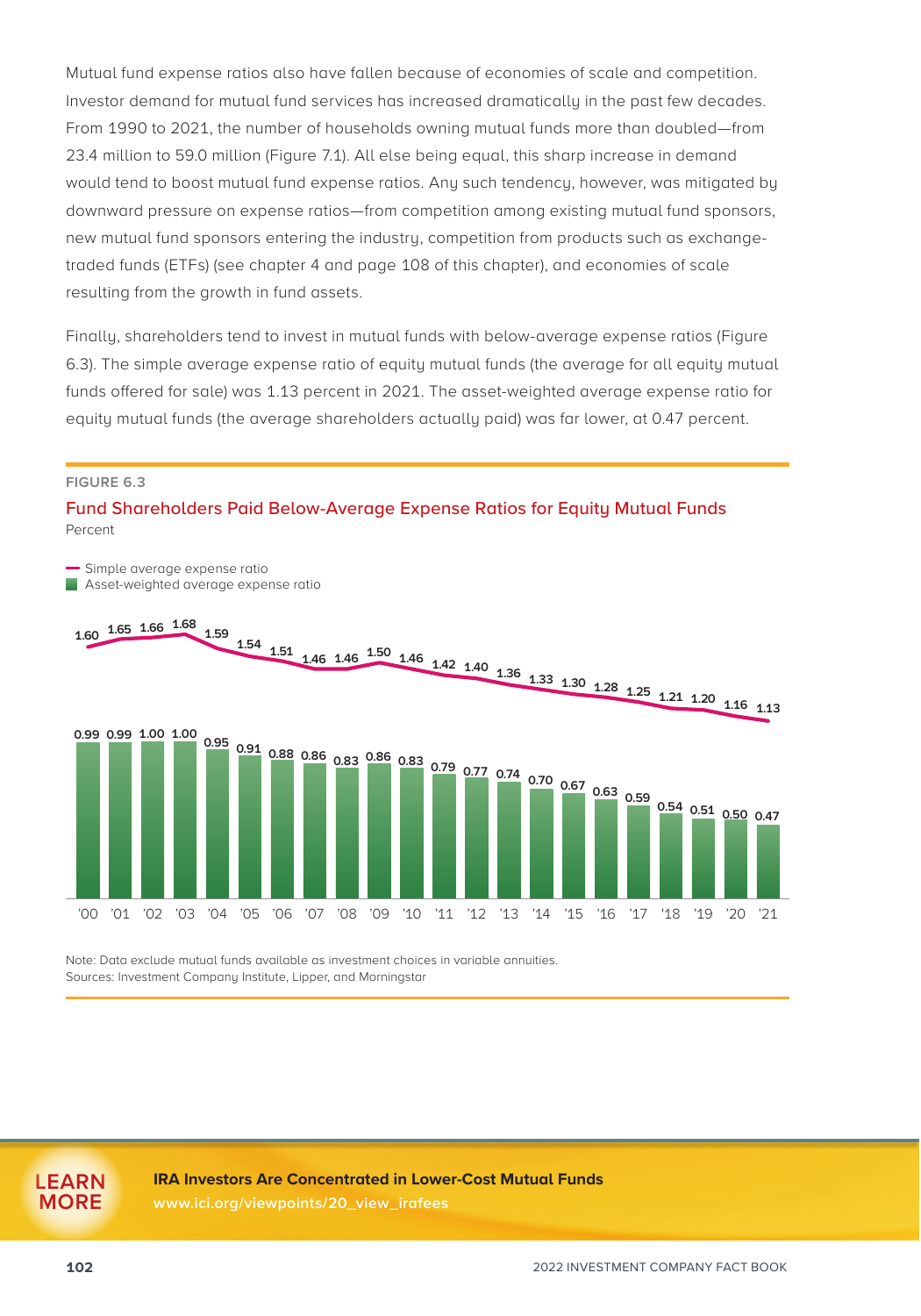Another way to illustrate the tendency for investors to gravitate to lower-cost funds is to examine how the allocation of their assets across funds varies by expense ratio. At year-end 2021, equity mutual funds with expense ratios in the lowest quartile held most (78 percent) of equity mutual funds' total net assets (Figure 6.4). This pattern holds for both actively managed and index equity mutual funds. Actively managed equity mutual funds with expense ratios in the lowest quartile held 70 percent of actively managed equity mutual funds' net assets at year-end 2021, and lower-cost index equity mutual funds held 84 percent of index equity mutual funds' net assets.

### **FIGURE 6.4**

### Total Net Assets Are Concentrated in Lower-Cost Mutual Funds

Percentage of total net assets, 2021

**Mutual funds with expense ratios in the lowest quartile** 





Note: Data exclude mutual funds available as investment choices in variable annuities. Sources: Investment Company Institute and Morningstar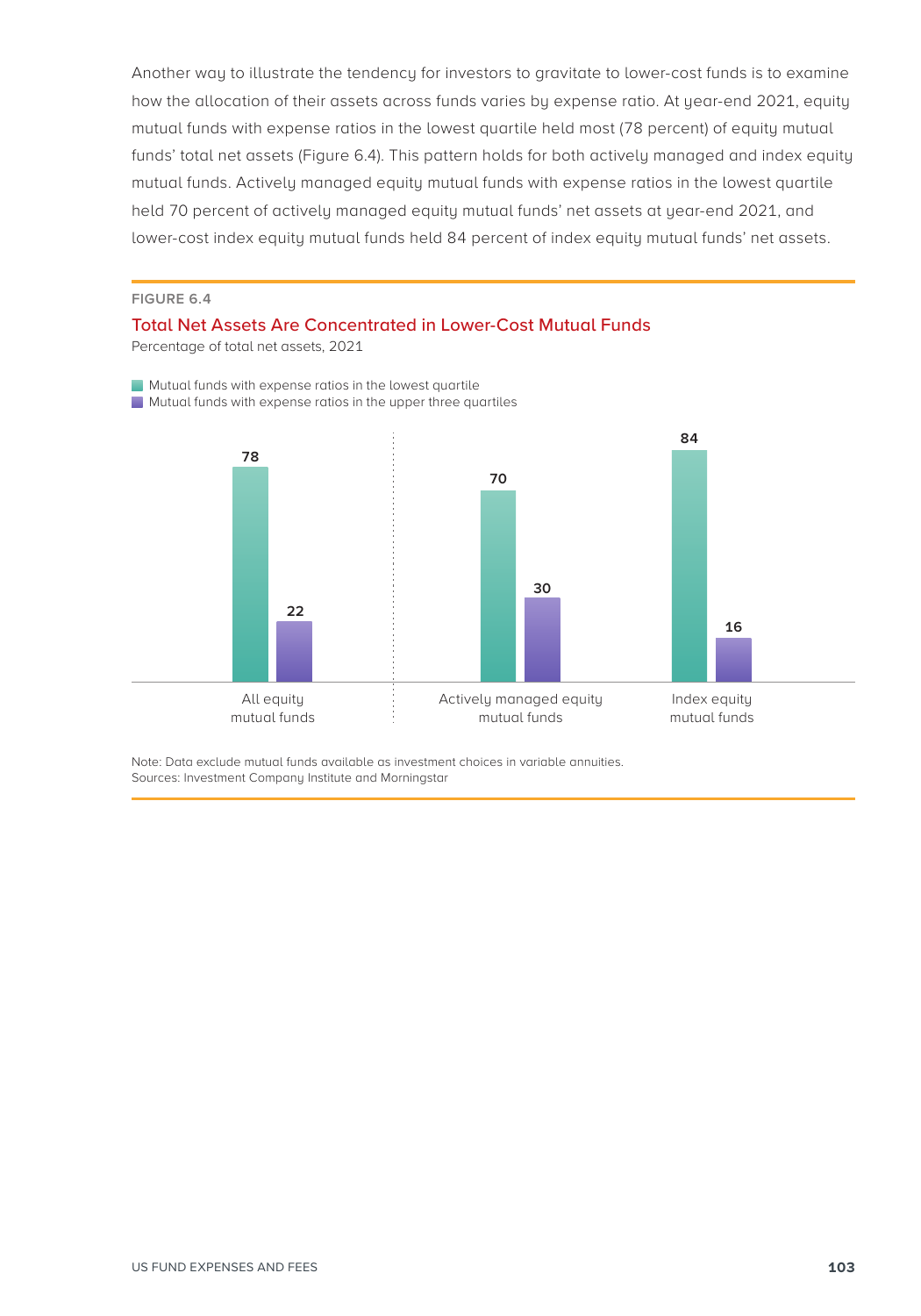# Differences in Mutual Fund Expense Ratios

Like the prices of most goods and services, the expense ratios of individual mutual funds differ considerably across the array of available products. The expense ratios of individual funds depend on many factors, including investment objective (see below), fund assets (see page 101), and payments to financial intermediaries (see page 112).

# Mutual Fund Investment Objective

Mutual fund expense ratios vary by investment objective (Figure 6.5). For example, bond and money market mutual funds tend to have lower expense ratios than equity mutual funds. Among equity mutual funds, expense ratios tend to be higher for funds that specialize in a given sector—such as healthcare or real estate—or those that invest in equities around the world, because such funds tend to cost more to manage. Even within a particular investment objective, mutual fund expense ratios can vary considerably. For example, 10 percent of equity mutual funds that focus on growth stocks have expense ratios of 0.62 percent or less, while 10 percent have expense ratios of 1.78 percent or more. Among other things, this variation reflects the fact that some growth funds focus more on smallor mid-cap stocks and others focus more on large-cap stocks. Portfolios of small- and mid‑cap stocks tend to cost more to manage since information about these types of stocks is less readily available, which means that active portfolio managers must spend more time doing research.

### **FIGURE 6.5**

# Mutual Fund Expense Ratios Vary Across Investment Objectives

Percent, 2021

| <b>Investment objective</b> | 10th<br>percentile | <b>Median</b> | 90th<br>percentile | Asset-weighted<br>average | <b>Simple</b><br>average |
|-----------------------------|--------------------|---------------|--------------------|---------------------------|--------------------------|
| <b>Equity mutual funds</b>  | 0.56               | 1.04          | 1.89               | 0.47                      | 1.13                     |
| Growth                      | 0.62               | 1.00          | 1.78               | 0.65                      | 1.08                     |
| Sector                      | 0.70               | 1.17          | 2.01               | 0.66                      | 1.27                     |
| Value                       | 0.61               | 1.00          | 1.79               | 0.57                      | 1.08                     |
| Blend                       | 0.28               | 0.88          | 1.70               | 0.27                      | 0.94                     |
| World                       | 0.66               | 1.10          | 1.95               | 0.60                      | 1.18                     |
| Hybrid mutual funds         | 0.47               | 1.05          | 1.99               | 0.57                      | 1.16                     |
| <b>Bond mutual funds</b>    | 0.35               | 0.72          | 1.55               | 0.39                      | 0.82                     |
| Investment grade            | 0.27               | 0.60          | 1.39               | 0.28                      | 0.70                     |
| World                       | 0.50               | 0.90          | 1.73               | 0.45                      | 0.98                     |
| Government                  | 0.17               | 0.65          | 1.53               | 0.29                      | 0.74                     |
| High-yield                  | 0.57               | 0.86          | 1.72               | 0.63                      | 0.97                     |
| Municipal                   | 0.39               | 0.65          | 1.51               | 0.45                      | 0.78                     |
| Money market funds          | 0.06               | 0.12          | 0.26               | 0.12                      | 0.14                     |
| Memo:                       |                    |               |                    |                           |                          |
| Index equity mutual funds   | 0.04               | 0.29          | 1.58               | 0.06                      | 0.56                     |
| Target date mutual funds*   | 0.25               | 0.62          | 1.23               | 0.33                      | 0.68                     |

\* Data include mutual funds that invest primarily in other mutual funds. Ninety-five percent of target date mutual funds invest primarily in other mutual funds.

Note: Each fund's share class is weighted equally for the median, 10th, and 90th percentiles. Data exclude mutual funds available as investment choices in variable annuities.

Sources: Investment Company Institute and Morningstar. See *ICI Research Perspective*, "Trends in the Expenses and Fees of Funds, 2021."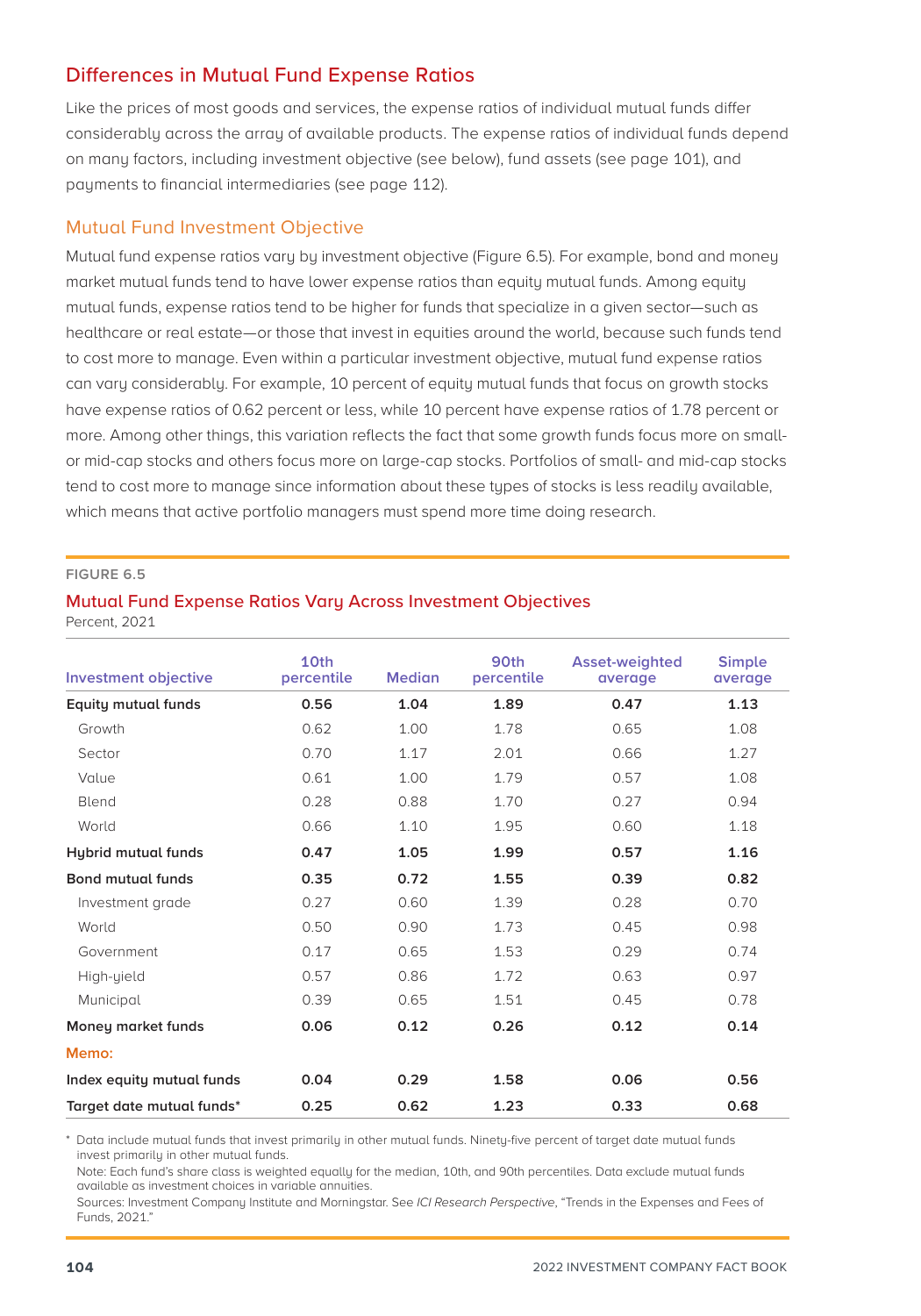# **Expense Ratios of Index Mutual Funds and Index ETFs**

An index fund generally seeks to replicate the return on a specified index. Under this approach, often referred to as passive management, portfolio managers buy and hold all—or a representative sample of—the securities in their target indexes. This approach to portfolio management is a primary reason that both index mutual funds and index ETFs tend to have below-average expense ratios. By contrast, under an active management approach, managers have more discretion to increase or reduce exposure to sectors or securities within their funds' investment mandates. Active managers may also undertake significant research about stocks or bonds, market sectors, or geographic regions. This approach offers investors the chance to earn superior returns, or to meet other investment objectives such as limiting downside risk, managing volatility, under- or overweighting various sectors, and altering asset allocations in response to market conditions. These characteristics tend to make active management more costly than management of an index fund.

# Index Mutual Funds

Growth in index mutual funds has contributed to the decline in asset-weighted average expense ratios of equity, hybrid, and bond mutual funds. From 2000 to 2021, index mutual fund total net assets grew significantly, from \$384 billion to \$5.7 trillion (Figure 6.6). Consequently, over the same period, index mutual funds' share of long-term mutual fund net assets more than tripled, from 7.5 percent at year-end 2000 to 25.9 percent at year-end 2021. Within index mutual funds, index equity mutual funds accounted for the bulk (82 percent) of index mutual fund net assets at year-end 2021.

### **FIGURE 6.6**

# Total Net Assets of Index Mutual Funds Have Increased in Recent Years

Billions of dollars, year-end

Index bond mutual funds and index hybrid mutual funds Index equity mutual funds



**5,744**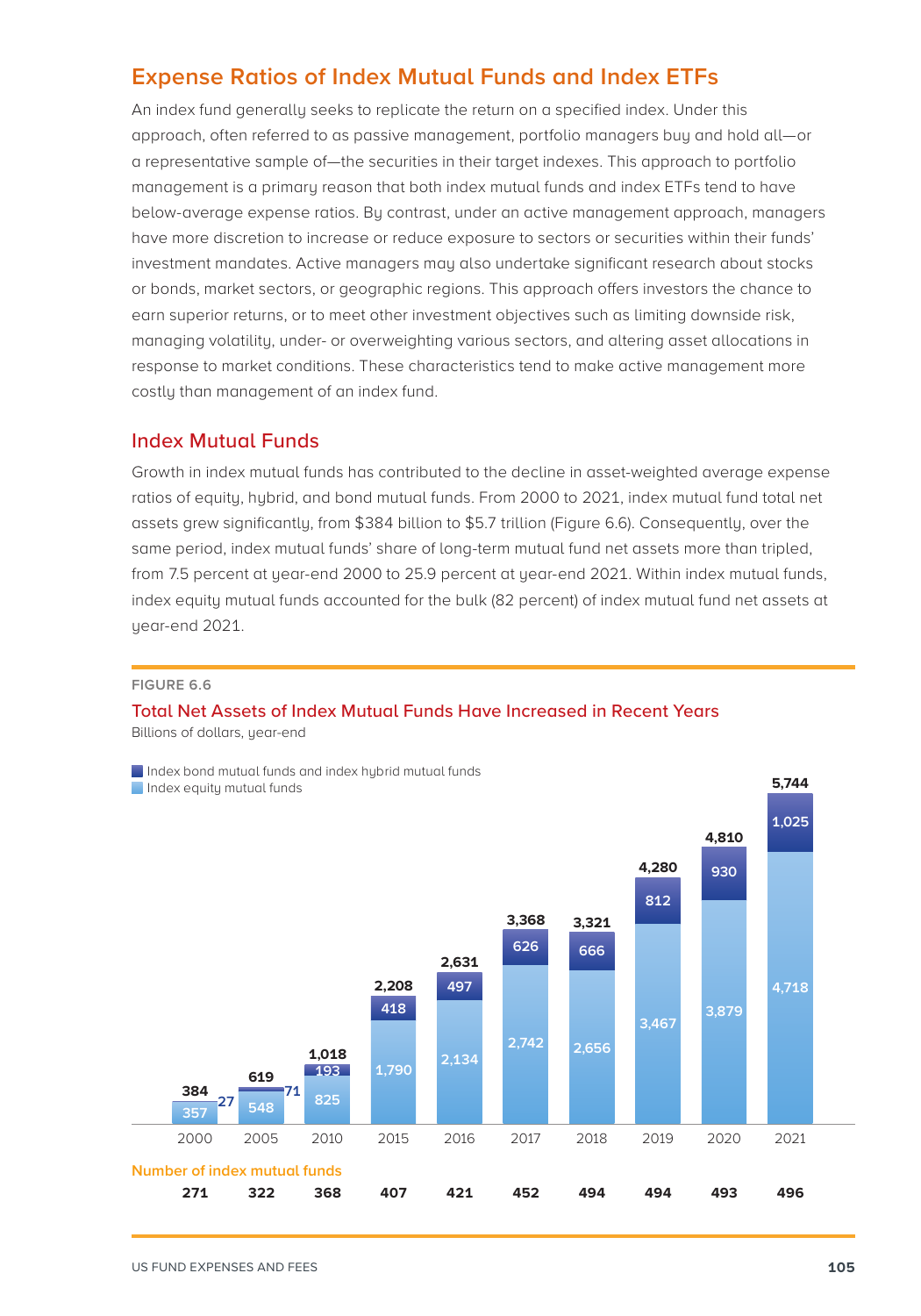Index mutual funds tend to have below-average expense ratios for several reasons. First, their approach to portfolio management—in which managers generally seek to replicate the return on a specified index by buying and holding all (or a representative sample) of the securities in their target indexes—lends itself to being less costly. This is because index funds' portfolios tend not to change frequently, and therefore, have low turnover rates.

Second, index mutual funds tend to have below-average expense ratios because of their investment focus. Net assets of index equity mutual funds are concentrated more heavily in large-cap blend funds that target US large-cap indexes, such as the S&P 500. Net assets of actively managed equity mutual funds, on the other hand, are more widely distributed across stocks of varying capitalizations, international regions, or specialized business sectors. Managing portfolios of small- or mid-cap, international, or sector stocks is generally acknowledged to be more expensive than managing portfolios of US large-cap stocks.

Finally, index mutual funds are larger on average than actively managed mutual funds, which, through economies of scale, helps reduce fund expense ratios. At year-end 2021, the average index equity mutual fund (\$11.4 billion) was significantly larger than the average actively managed equity mutual fund (\$2.5 billion).

These reasons, among others, help explain why index mutual funds generally have lower expense ratios than actively managed mutual funds. It is important to note that both index and actively managed mutual funds have contributed to the decline in the average expense ratios of mutual funds (Figure 6.7). From 2000 to 2021, the average expense ratio of index equity mutual funds fell from 0.27 percent to 0.06 percent, while the average expense ratio for actively managed equity mutual funds fell from 1.06 percent to 0.68 percent. Over the same period, the average expense ratio of index bond mutual funds fell from 0.21 percent to 0.06 percent and the average expense ratio of actively managed bond mutual funds fell from 0.77 percent to 0.46 percent.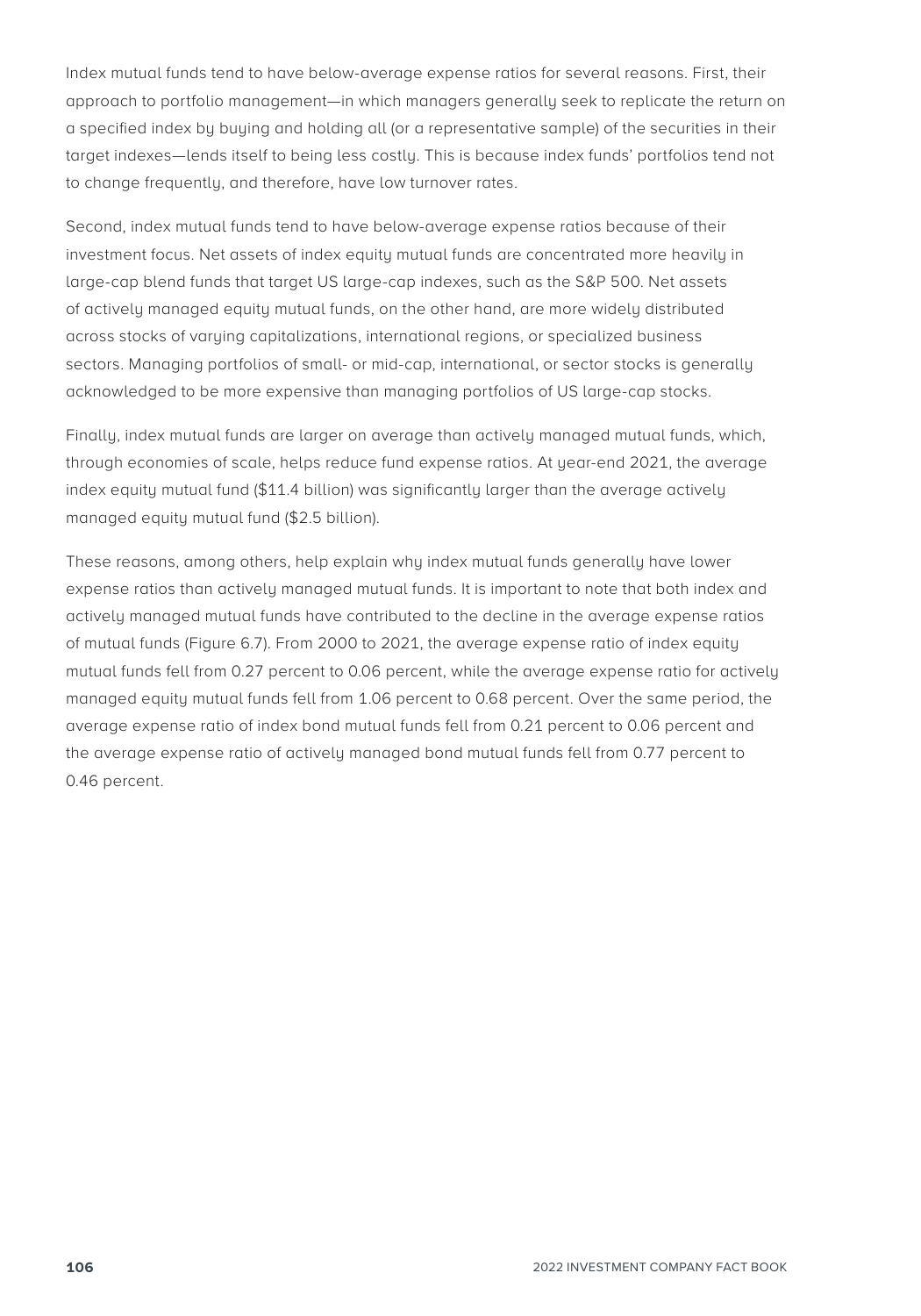**FIGURE 6.7**

Fees of Funds, 2021."





Note: Expense ratios are measured as asset-weighted averages. Data exclude mutual funds available as investment choices in variable annuities. Sources: Investment Company Institute, Lipper, and Morningstar. See *ICI Research Perspective*, "Trends in the Expenses and

The downward trend in the average expense ratios of both index and actively managed mutual funds reflects, in part, investors' increasing tendency to buy lower-cost funds. Investor demand for index mutual funds is disproportionately concentrated in funds with the lowest costs. This phenomenon is not unique to index mutual funds, however; the proportion of assets in the lowestcost actively managed mutual funds is also high (Figure 6.4).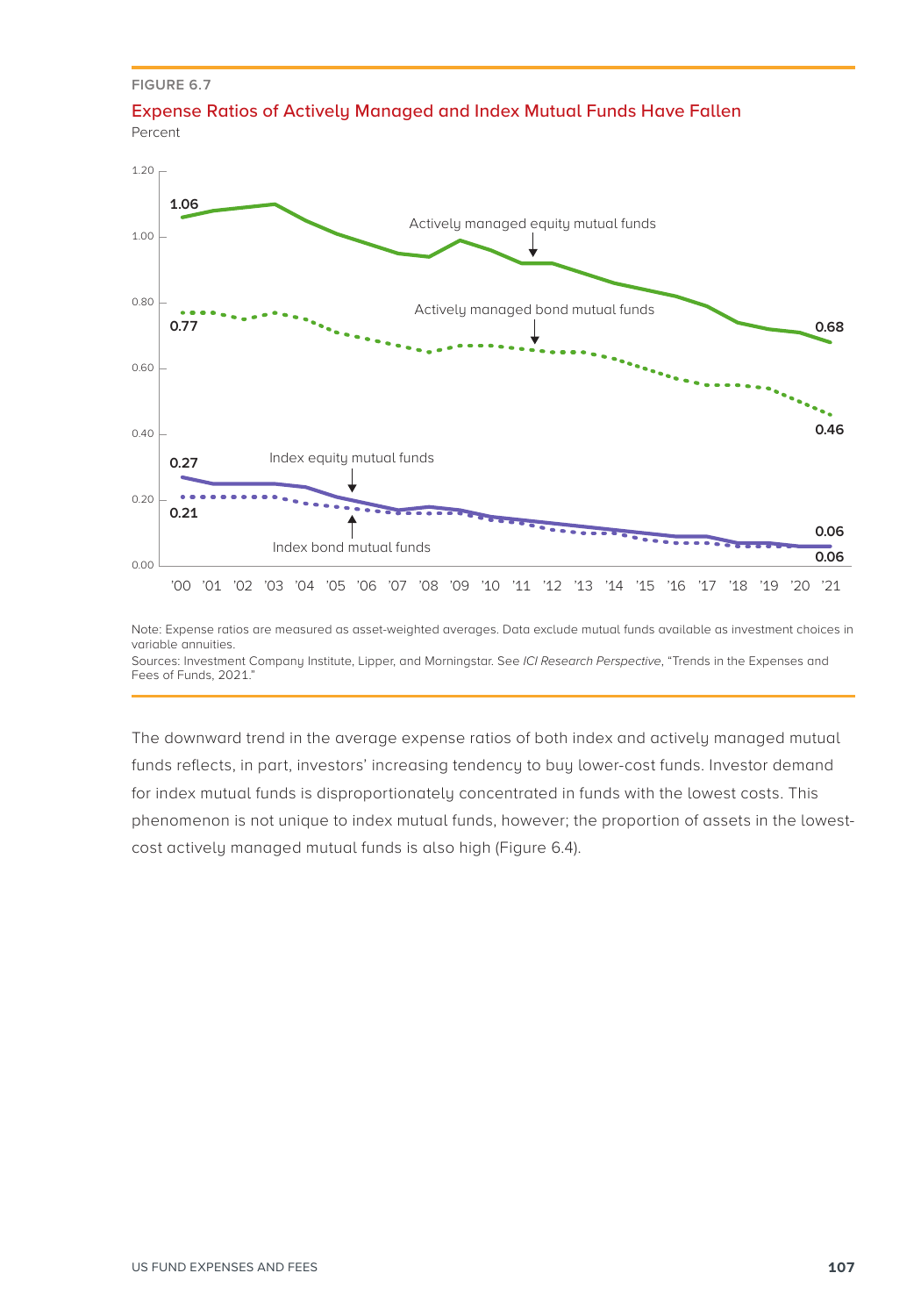# Index ETFs

The trends in ETFs over the past decade have influenced asset-weighted average expense ratios of index equity and index bond ETFs. ETF total net assets have grown rapidly in recent years, from \$992 billion at year-end 2010 to \$7.2 trillion at year-end 2021 (Figure 2.2). During this time, ETFs have become a significant market participant, with net assets accounting for 21 percent of total net assets managed by investment companies at year-end 2021. ETFs are largely indexbased and generally registered with the Securities and Exchange Commission (SEC) under the Investment Company Act of 1940. Actively managed ETFs registered under the 1940 Act represented 4.0 percent of ETF total net assets at year-end 2021, and ETFs not registered under the 1940 Act represented 1.7 percent. Like index mutual funds, most of the net assets in ETFs are in funds that focus on equities. Equity ETFs accounted for 80 percent of the total net assets of ETFs at year-end 2021.

Part of the strong growth in ETFs is attributable to their distribution structure, in which the ETF generally charges an expense ratio that provides no compensation to financial professionals. Compensation to financial professionals for distribution or account servicing and maintenance is typically paid directly by the investor.\*

Financial professionals often provide programs that offer investors a suite of ETFs suited to their investment goals. In such cases, investors would typically pay financial professionals an assetbased fee in addition to the ETF expense ratios in the suite of ETFs selected. Also, because ETFs are generally index funds, they typically have lower expense ratios.

Like mutual fund investors, ETF shareholders tend to invest in funds with below-average expense ratios (Figure 6.8). The simple average expense ratio of index equity ETFs (the average for all index equity ETFs offered for sale) was 0.45 percent in 2021. The asset-weighted average expense ratio for index equity ETFs (the average shareholders actually paid) was much less than that, 0.16 percent. The same holds for index bond ETFs, with a simple average expense ratio of 0.24 percent in 2021 and an asset-weighted average expense ratio of 0.12 percent.

**Exchange-Traded Funds Resource Center**

**[www.ici.org/etf](http://www.ici.org/etf)**

**LEARN MORE**

<sup>\*</sup> Some ETFs bundle distribution fees in the expense ratio to cover marketing and distribution expenses. These fees are usually small, typically no more than 0.04 percent.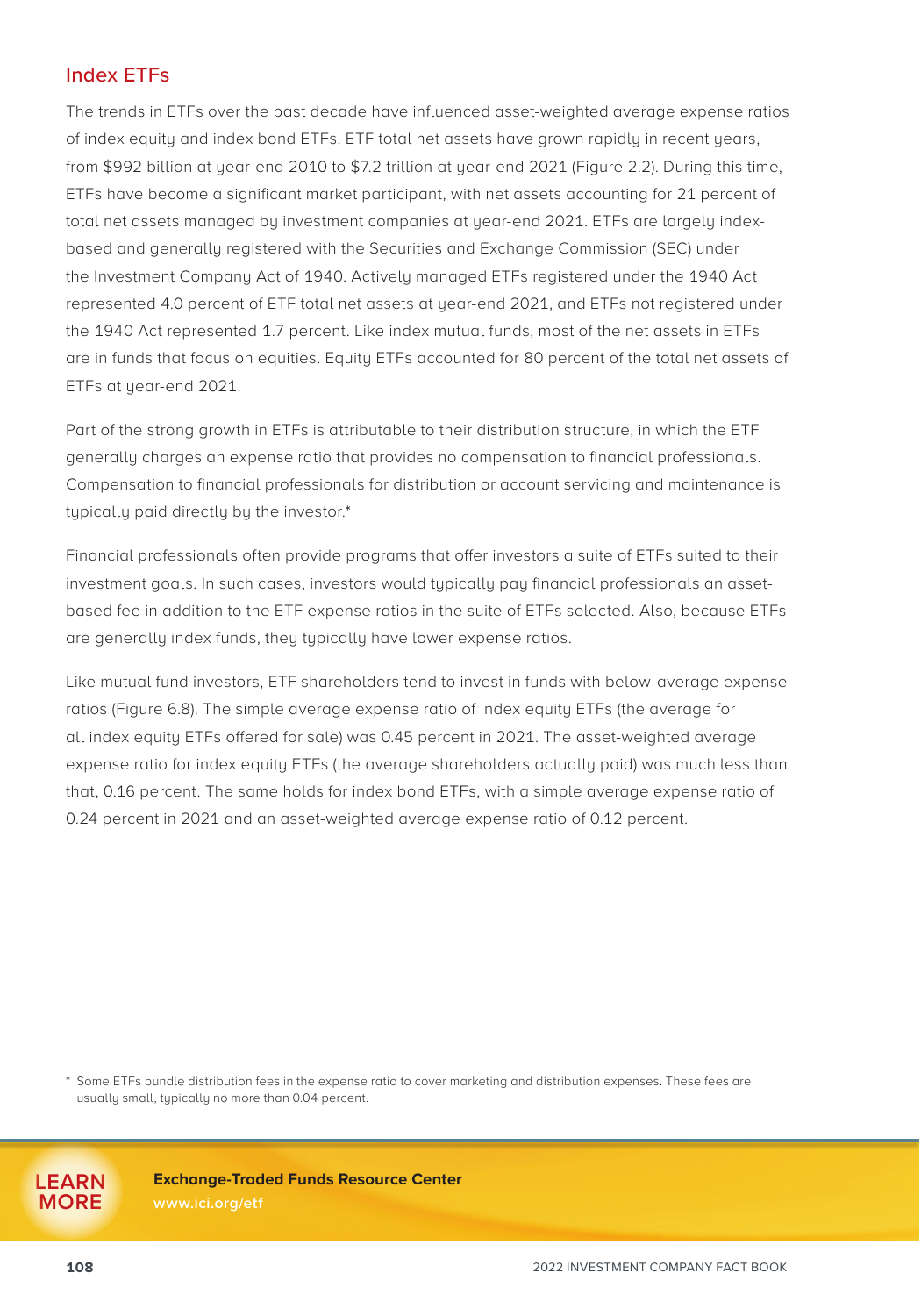### Expense Ratios Incurred by Index ETF Investors Have Generally Declined in Recent Years

Percent

Simple average expense ratio

**Asset-weighted average expense ratio** 



**Index bond ETFs**



\* Data for index bond ETFs are excluded prior to 2007 because of a limited number of funds. Note: Data exclude ETFs not registered under the Investment Company Act of 1940. Sources: Investment Company Institute and Morningstar. See *ICI Research Perspective*, "Trends in the Expenses and Fees of Funds, 2021."

Additionally, index ETF expense ratios differ based on their investment objectives (Figure 6.9). Among index bond ETFs, for example, expense ratios tend to be higher for those that invest in either foreign or high-yield bonds because such securities are typically more costly to manage than securities such as Treasury bonds. Indeed, the asset-weighted average expense ratio for index high-yield bond ETFs was 0.38 percent in 2021, compared to the asset-weighted average expense ratio of 0.11 percent for index government bond ETFs. Even within specific investment objectives, expense ratios vary among index ETFs for a range of reasons. For example, expense ratios may differ because not all index ETFs in a given investment objective rely on the same index, and licensing fees that ETFs pay to index providers may vary.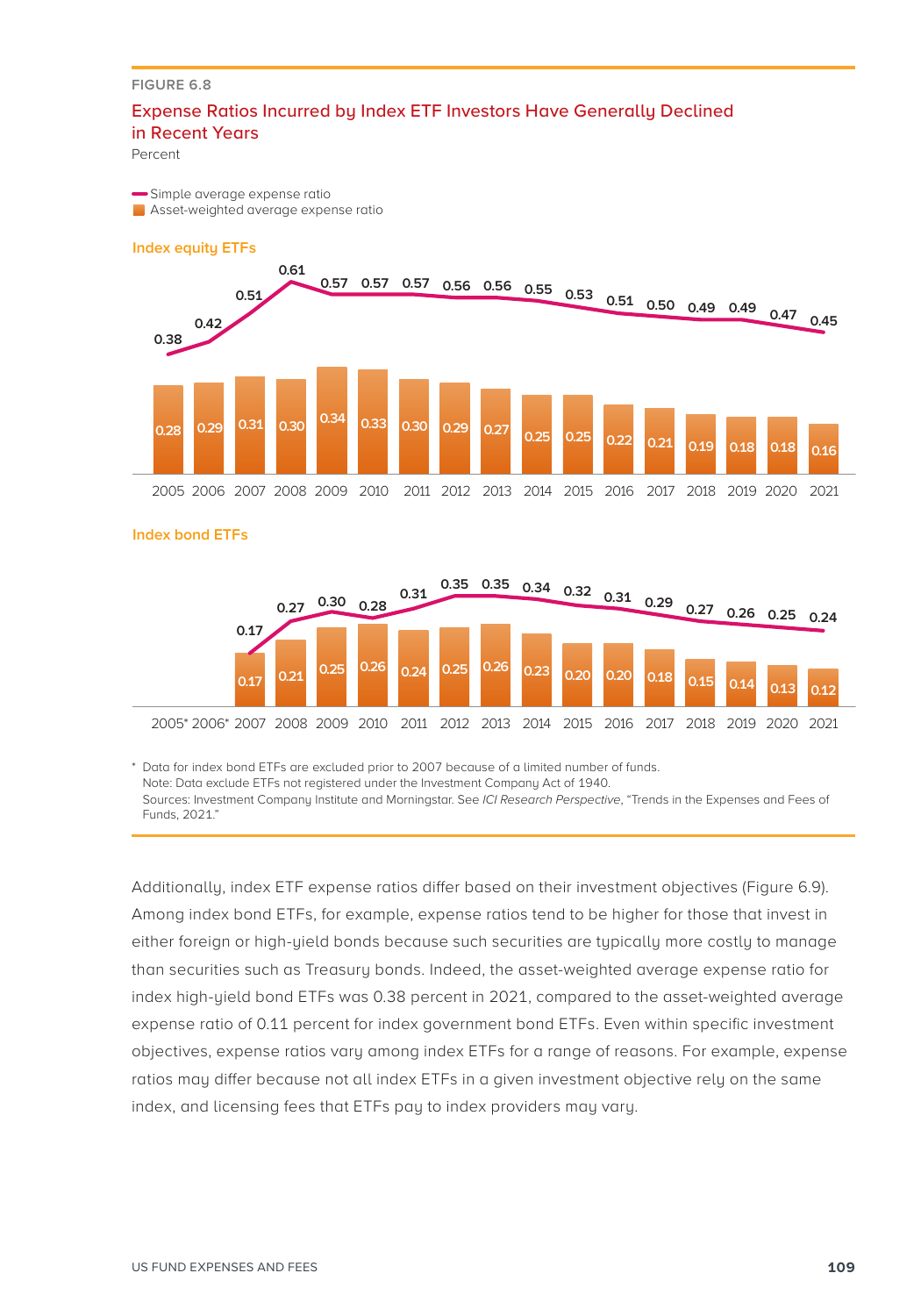### Index ETF Expense Ratios Vary Across Investment Objectives

Percent, 2021

| <b>Investment objective</b> | 10th<br>percentile | <b>Median</b> | 90th<br>percentile | <b>Asset-weighted</b><br>average | <b>Simple</b><br>average |
|-----------------------------|--------------------|---------------|--------------------|----------------------------------|--------------------------|
| <b>Index equity ETFs</b>    | 0.09               | 0.45          | 0.80               | 0.16                             | 0.45                     |
| Growth                      | 0.07               | 0.29          | 0.60               | 0.16                             | 0.32                     |
| Sector                      | 0.10               | 0.45          | 0.95               | 0.25                             | 0.50                     |
| Value                       | 0.07               | 0.28          | 0.60               | 0.18                             | 0.33                     |
| Blend                       | 0.05               | 0.34          | 0.89               | 0.11                             | 0.39                     |
| World                       | 0.09               | 0.50          | 0.80               | 0.24                             | 0.48                     |
| Index hybrid ETFs           | 0.46               | 0.60          | 0.94               | 0.52                             | 0.64                     |
| Index bond ETFs             | 0.05               | 0.18          | 0.50               | 0.12                             | 0.24                     |
| Corporate                   | 0.05               | 0.10          | 0.24               | 0.06                             | 0.13                     |
| World                       | 0.20               | 0.35          | 0.58               | 0.20                             | 0.38                     |
| Government                  | 0.04               | 0.12          | 0.92               | 0.11                             | 0.24                     |
| High-yield                  | 0.17               | 0.38          | 0.60               | 0.38                             | 0.39                     |
| Municipal                   | 0.17               | 0.18          | 0.31               | 0.14                             | 0.21                     |
| Memo:                       |                    |               |                    |                                  |                          |
| <b>Active equity ETFs</b>   | 0.25               | 0.75          | 0.95               | 0.48                             | 0.70                     |

Note: Each fund's share class is weighted equally for the median, 10th, and 90th percentiles. Data exclude ETFs not registered under the Investment Company Act of 1940.

Sources: Investment Company Institute and Morningstar. See *ICI Research Perspective*, "Trends in the Expenses and Fees of Funds, 2021."

# Mutual Fund Fee Structures

Mutual funds often are categorized by the class of shares that fund sponsors offer, primarily load or no-load classes. Load classes generally serve investors who buy shares through financial professionals; no-load classes usually serve investors who buy shares without the assistance of a financial professional or who choose to compensate their financial professionals separately. Funds sold through financial professionals typically offer more than one share class in order to provide investors with alternative ways to pay for financial services.

# 12b-1 Fees

Since 1980, when the SEC adopted Rule 12b-1 under the Investment Company Act of 1940, mutual funds and their shareholders have had the flexibility to compensate financial professionals and other financial intermediaries through asset-based fees. These distribution fees, known as 12b-1 fees, enable investors to pay indirectly for some or all of the services they receive from financial professionals (such as brokers) and other financial intermediaries (such as retirement plan recordkeepers and discount brokerage firms). Funds also use 12b-1 fees to a very limited extent to help defray advertising and marketing costs.

CONTINUED ON THE NEXT PAGE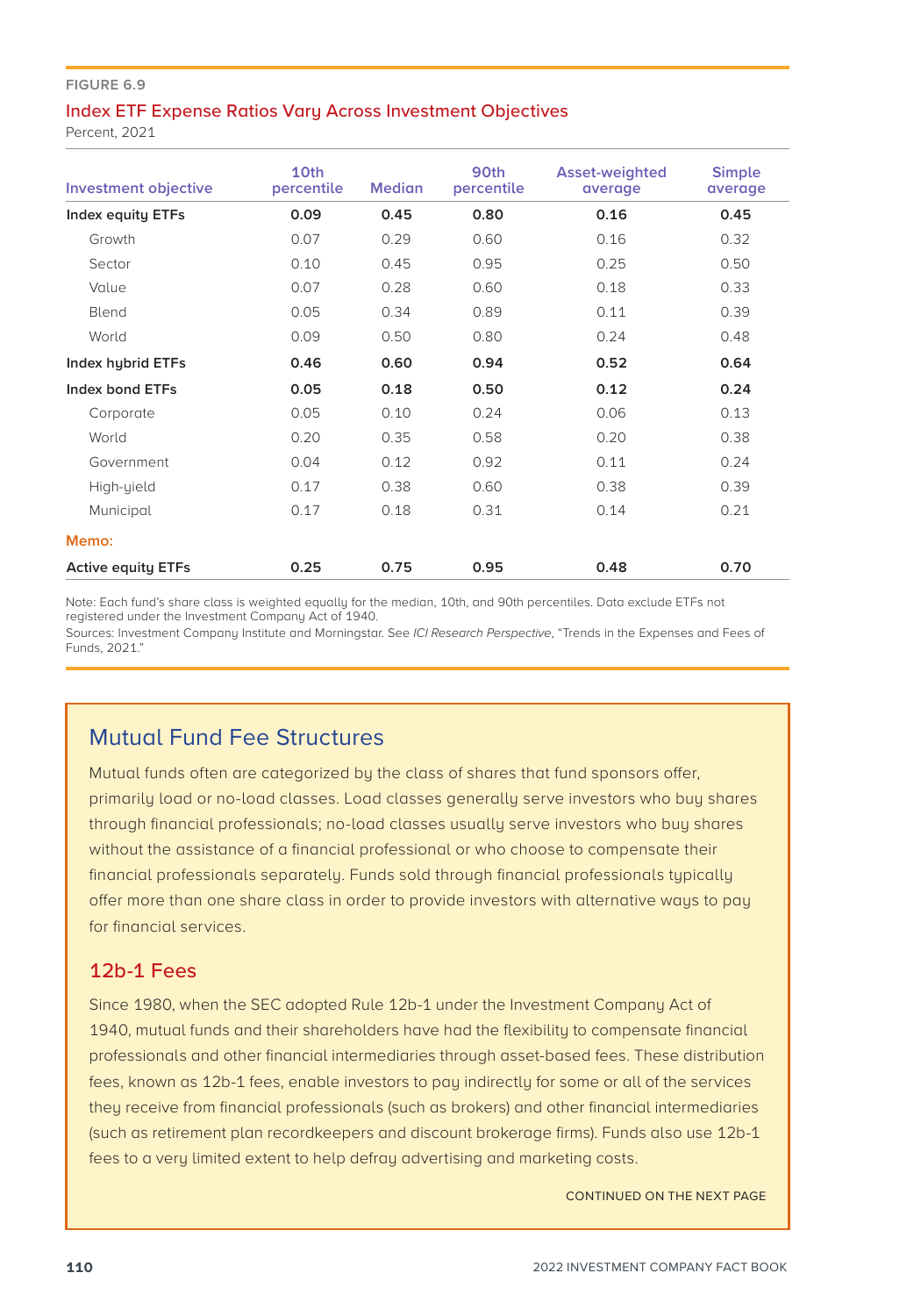#### CONTINUED FROM THE PREVIOUS PAGE

# Load Share Classes

Load share classes include a sales load, a 12b-1 fee, or both. Sales loads and 12b-1 fees are used to compensate brokers and other financial professionals for their services.

**Front-end load shares**, which are predominantly Class A shares, were the traditional way investors compensated financial professionals for assistance. These shares generally charge a sales load—a percentage of the sales price or offering price—at the time of purchase. They also generally have a 12b-1 fee, often 0.25 percent. Front-end load shares are sometimes used in employer-sponsored retirement plans, but fund sponsors typically waive the sales load for purchases made through such retirement plans. Additionally, most front-end load share classes have breakpoint discounts, in which front-end load fees decline as the size of an investor's initial purchase rises, and many fund providers offer discounted load fees when an investor has total balances exceeding a given amount in that provider's funds.

**Back-end load shares**, often called Class B shares, typically do not have a front-end load. Investors using back-end load shares pay for services provided by financial professionals through a combination of an annual 12b-1 fee and a contingent deferred sales load (CDSL). The CDSL is paid if fund shares are redeemed before a given number of years of ownership. Back-end load shares usually convert after a specified number of years to a share class with a lower 12b-1 fee (for example, Class A shares). The assets in back-end load shares have declined substantially in recent years.

**Level load shares**, which include Class C shares, generally do not have front-end loads. Investors in this share class compensate financial professionals with an annual 12b-1 fee (typically 1 percent) and a CDSL (also typically 1 percent) that shareholders pay if they sell their shares within a year of purchase.

# No-Load Share Classes

No-load share classes have neither a front-end load nor a CDSL, and have a 12b-1 fee of 0.25 percent or less. Originally, no-load share classes were sold directly by mutual fund sponsors to investors. Now, investors can also purchase no-load funds through employersponsored retirement plans, discount brokerage firms, and bank trust departments. Some financial professionals who charge investors separately for their services, rather than through a load or 12b-1 fee, help investors select a portfolio of no-load funds.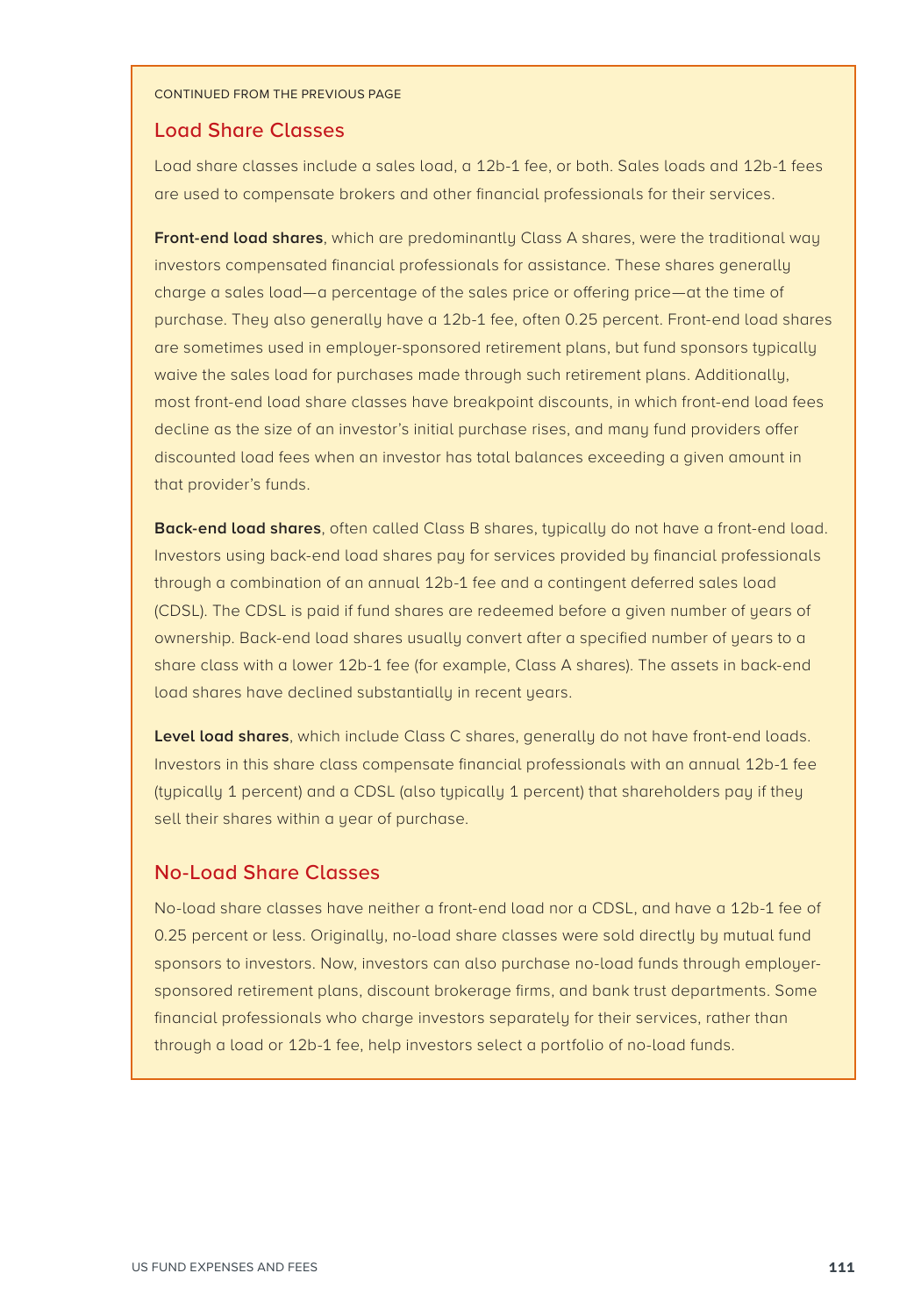# **Mutual Fund Load Fees**

Many mutual fund investors engage an investment professional, such as a broker, an investment adviser, or a financial planner. Among households owning mutual fund shares outside employer-sponsored retirement plans, 79 percent own mutual fund shares through investment professionals (Figure 7.7). These professionals can provide many benefits to investors, such as helping them identify financial goals, analyzing an existing financial portfolio, determining an appropriate asset allocation, and—depending on the type of financial professional—providing investment advice or recommendations to help investors achieve their financial goals. The investment professional also may provide ongoing services, such as responding to investors' inquiries or periodically reviewing and rebalancing their portfolios.

Over the past few decades, the way that fund shareholders compensate financial professionals has changed significantly, moving away from front-end loads and toward asset-based fees. An important element in the changing distribution structure of mutual funds has been this shift toward asset-based fees, which are assessed as a percentage of the assets that the financial professional helps an investor manage. Increasingly, these fees compensate brokers and other financial professionals who sell mutual funds. An investor may pay an asset-based fee indirectly through a fund's 12b-1 fee, which is included in the fund's expense ratio, or directly (out of pocket) to the financial professional, in which case it is not included in the fund's expense ratio.

In part because of the shift toward asset-based fees (either through the fund or out of pocket), the total net assets of no-load share classes have increased substantially in recent years. Also, front-end and back-end load share classes have had net outflows in each year since 2010 (Figure 6.10), and gross sales of back-end load share classes have dwindled almost to zero (Figure 6.11). As a result, the percentage of long-term mutual fund net assets held in front-end and back-end load share classes fell from 22 percent at year-end 2010 to 11 percent at yearend 2021 (Figure 6.12).

By contrast, no-load share classes—those with neither a front-end nor a back-end load fee and a 12b‑1 fee of no more than 0.25 percent—generally have seen net inflows and rising net assets since 2010 (Figures 6.10 and 6.12). As a result, the percentage of long-term mutual fund total net assets held in no-load share classes rose from 56 percent at year-end 2010 to 73 percent at year-end 2021.

Some of the shift toward no-load share classes can be attributed to do-it-yourself investors. A larger factor, however, is the growth of sales through defined contribution plans as well as sales of no-load share classes through sales channels that compensate financial professionals (for example, discount brokers, fee-based advisers, full-service brokerage platforms) with assetbased fees outside of funds.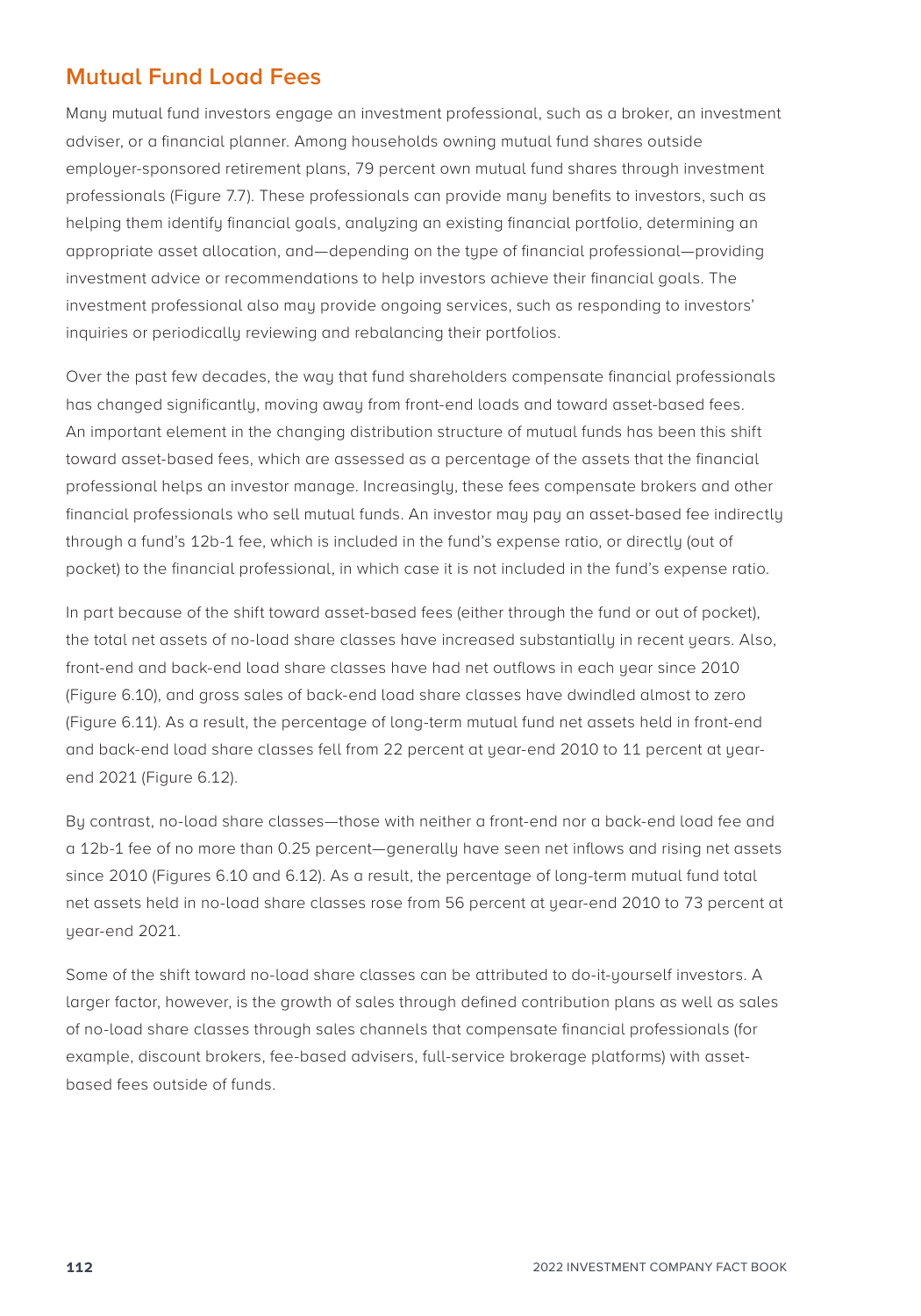### No-Load Long-Term Mutual Fund Share Classes Garnered Inflows in 2021

Billions of dollars, annual

|                                   | 2000  | 2005           | 2010               | 2015               | 2016               | 2017         | 2018      | 2019               | 2020               | 2021               |
|-----------------------------------|-------|----------------|--------------------|--------------------|--------------------|--------------|-----------|--------------------|--------------------|--------------------|
| All long-term<br>mutual funds     | \$231 | \$192          | \$243              | $-$120$            | $-$193$            | \$72         | $-$ \$346 | $-$ \$99           | $-$ \$484          | $-$ \$59           |
| Load                              | 77    | 27             | $-57$              | $-129$             | $-238$             | $-298$       | $-231$    | $-130$             | $-140$             | $-96$              |
| $Front-end1$                      | 19    | 54             | $-53$              | $-105$             | $-187$             | $-225$       | $-162$    | $-77$              | $-87$              | $-61$              |
| Back-end <sup>2</sup>             | 27    | $-47$          | $-28$              | $-6$               | $-5$               | $-3$         | $-2$      | $-1$               | $-1$               | $($ <sup>*</sup> ) |
| Level <sup>3</sup>                | 30    | 18             | 21                 | $-22$              | $-45$              | $-70$        | $-66$     | $-53$              | $-51$              | $-34$              |
| Other <sup>4</sup>                | 3     | $\overline{2}$ | $\overline{2}$     | $($ <sup>*</sup> ) | $-1$               | $(*)$        | $(*)$     | $($ <sup>*</sup> ) | $($ <sup>*</sup> ) | $($ <sup>*</sup> ) |
| Unclassified <sup>5</sup>         | $-1$  | $-1$           | $($ <sup>*</sup> ) | 5                  | $($ <sup>*</sup> ) | $\mathbf{1}$ | $-1$      | $($ <sup>*</sup> ) | $($ <sup>*</sup> ) | $($ <sup>*</sup> ) |
| No-load <sup>6</sup>              | 103   | 124            | 260                | 78                 | 126                | 456          | $-1$      | 152                | $-193$             | 193                |
| Retail                            | 79    | 65             | 55                 | 5                  | $-28$              | 41           | $-93$     | $-23$              | $-179$             | 11                 |
| Institutional                     | 24    | 59             | 205                | 73                 | 154                | 415          | 92        | 176                | $-14$              | 182                |
| Variable<br>annuities             | 51    | 18             | $\overline{7}$     | $-67$              | $-79$              | $-112$       | $-124$    | $-125$             | $-134$             | $-167$             |
| "R" share<br>classes <sup>7</sup> | $(*)$ | 24             | 33                 | $-2$               | $-2$               | 26           | 10        | 4                  | $-17$              | 11                 |

<sup>1</sup> Front-end load > 1 percent. Primarily includes Class A shares; includes sales where front-end loads are waived.

<sup>2</sup> Front-end load = 0 percent and contingent deferred sales load (CDSL) > 2 percent. Primarily includes Class B shares.

<sup>3</sup> Front-end load ≤ 1 percent, CDSL ≤ 2 percent, and 12b-1 fee > 0.25 percent. Primarily includes Class C shares; excludes institutional share classes.

<sup>4</sup> This category contains all other load share classes not classified as front-end load, back-end load, or level load.

<sup>5</sup> This category contains load share classes with missing load fee data.

 $\frac{3}{5}$  Front-end load = 0 percent, CDSL = 0 percent, and 12b-1 fee  $\leq$  0.25 percent.

<sup>7</sup> "R" shares include assets in any share class that ICI designates as a "retirement share class." These share classes are sold predominantly to employer-sponsored retirement plans. However, other share classes—including retail and institutional share classes—also contain investments made through 401(k) plans or IRAs. (\*) = inflow or outflow of less than \$500 million

Sources: Investment Company Institute, Lipper, and Morningstar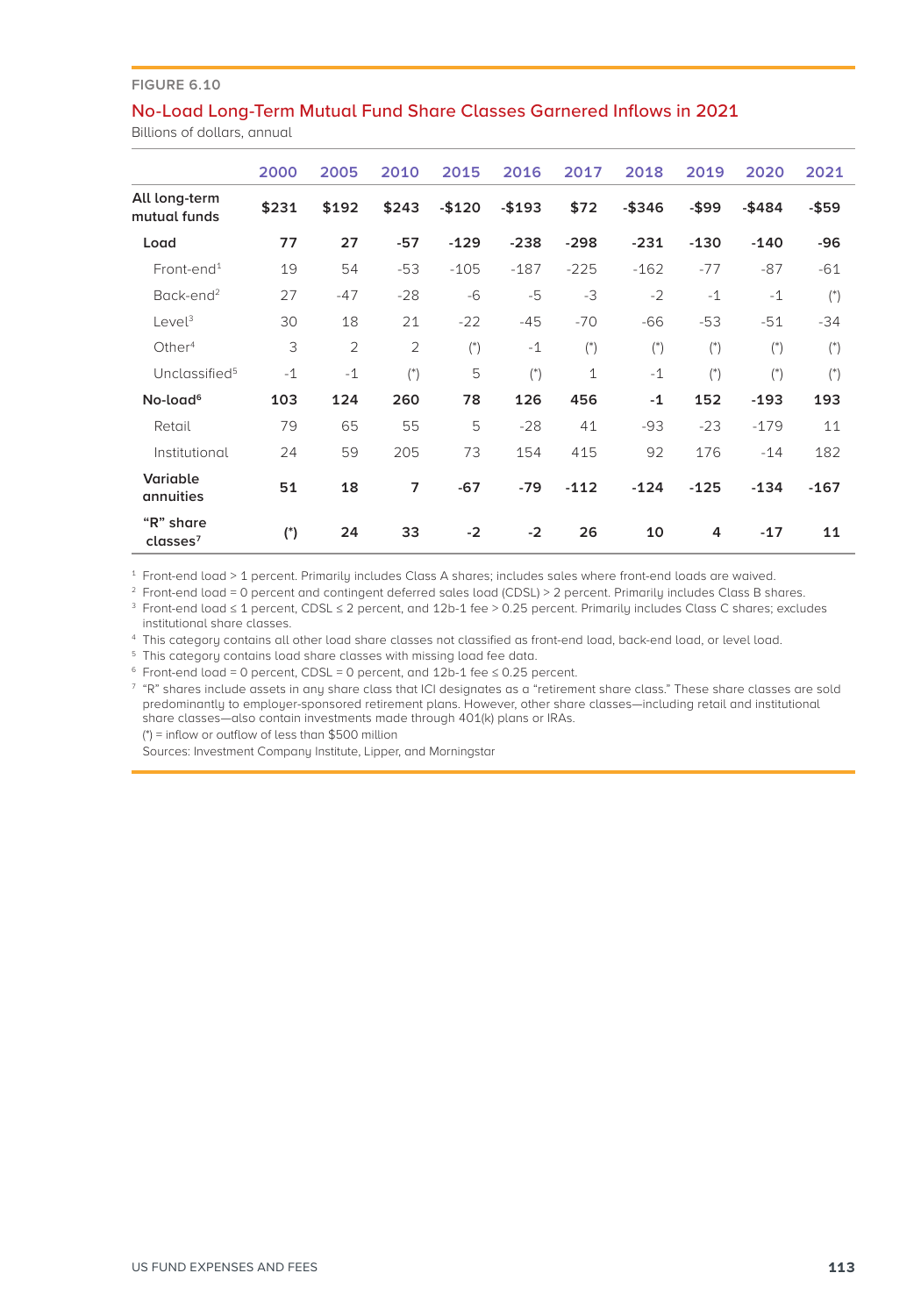### Gross Sales of Long-Term Mutual Funds Are Concentrated in No-Load Share Classes

Billions of dollars, annual

|                                   | 2000               | 2005         | 2010         | 2015           | 2016               | 2017           | 2018    | 2019               | 2020               | 2021               |
|-----------------------------------|--------------------|--------------|--------------|----------------|--------------------|----------------|---------|--------------------|--------------------|--------------------|
| All long-term<br>mutual funds     | \$2.291            | \$1.739      | \$2,700      | \$3,497        | \$3,557            | \$3,922        | \$4,116 | \$3,824            | \$5,005            | \$5,177            |
| Load                              | 978                | 538          | 579          | 503            | 437                | 369            | 349     | 343                | 382                | 376                |
| $Front-end1$                      | 704                | 408          | 455          | 395            | 361                | 309            | 296     | 297                | 341                | 339                |
| Back-end <sup>2</sup>             | 175                | 36           | 8            | 3              | $\overline{2}$     | $\overline{2}$ | 1       | 1                  | $($ <sup>*</sup> ) | $($ <sup>*</sup> ) |
| Level <sup>3</sup>                | 91                 | 85           | 111          | 99             | 72                 | 56             | 48      | 45                 | 39                 | 35                 |
| Other $4$                         | 7                  | 8            | 5            | $\overline{2}$ | $\mathbf 1$        | $\mathbf 1$    | 1       | $\mathbf 1$        | $\mathbf{1}$       | $\mathbf{1}$       |
| Unclassified <sup>5</sup>         | $($ <sup>*</sup> ) | $\mathbf{1}$ | $\mathbf{1}$ | 5              | $($ <sup>*</sup> ) | $\overline{2}$ | 3       | $($ <sup>*</sup> ) | $($ <sup>*</sup> ) | $($ <sup>*</sup> ) |
| No-load <sup>6</sup>              | 1,043              | 936          | 1,692        | 2,594          | 2,727              | 3,165          | 3,362   | 3,108              | 4,075              | 4,265              |
| Retail                            | 774                | 598          | 931          | 1,222          | 1,222              | 1,334          | 1,427   | 1,263              | 1,642              | 1,737              |
| Institutional                     | 269                | 338          | 761          | 1,372          | 1,505              | 1,832          | 1,935   | 1.845              | 2.433              | 2,529              |
| Variable<br>annuities             | 268                | 225          | 318          | 247            | 245                | 184            | 210     | 188                | 324                | 241                |
| "R" share<br>classes <sup>7</sup> | $\overline{2}$     | 40           | 112          | 152            | 148                | 203            | 195     | 185                | 224                | 295                |

<sup>1</sup> Front-end load > 1 percent. Primarily includes Class A shares; includes sales where front-end loads are waived.

<sup>2</sup> Front-end load = 0 percent and contingent deferred sales load (CDSL) > 2 percent. Primarily includes Class B shares.

<sup>3</sup> Front-end load ≤ 1 percent, CDSL ≤ 2 percent, and 12b-1 fee > 0.25 percent. Primarily includes Class C shares; excludes institutional share classes.

<sup>4</sup> This category contains all other load share classes not classified as front-end load, back-end load, or level load.

<sup>5</sup> This category contains load share classes with missing load fee data.

<sup>6</sup> Front-end load = 0 percent, CDSL = 0 percent, and 12b-1 fee ≤ 0.25 percent.

<sup>7</sup> "R" shares include assets in any share class that ICI designates as a "retirement share class." These share classes are sold predominantly to employer-sponsored retirement plans. However, other share classes—including retail and institutional share classes—also contain investments made through 401(k) plans or IRAs.

(\*) = gross sales of less than \$500 million

Sources: Investment Company Institute, Lipper, and Morningstar

**The Economics of Providing 401(k) Plans: Services, Fees, and Expenses, 2020 [www.ici.org/files/2021/per27-06.pdf](http://www.ici.org/files/2021/per27-06.pdf)**

**LEARN MORE**